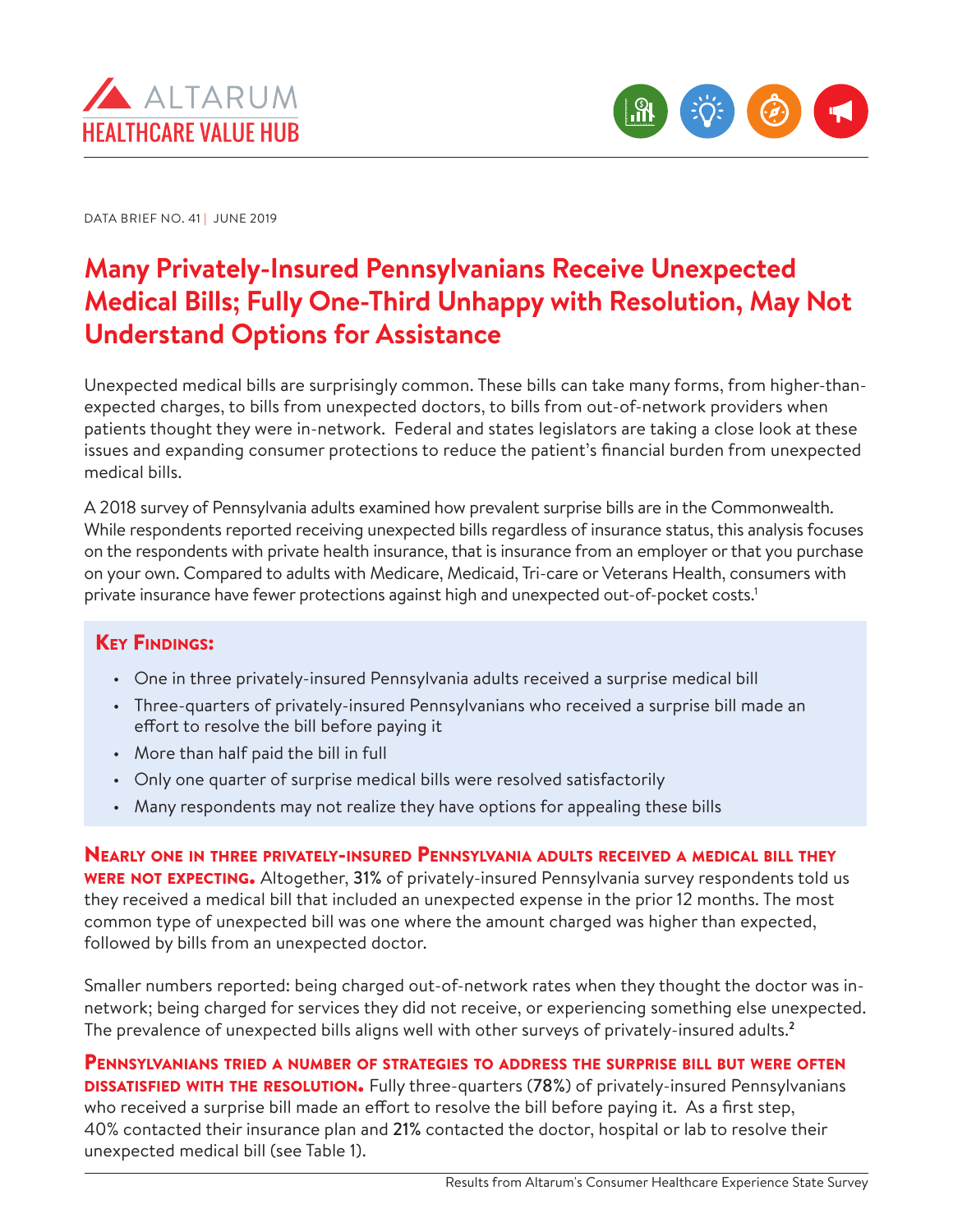#### **Table 1: First Step After Receipt of Unexpected Medical Bill**

| <b>CONTACTED THE HEALTH PLAN OR CONSULTED INSURANCE POLICY/PROVIDER DIRECTORY</b> | 40% |
|-----------------------------------------------------------------------------------|-----|
| PAID BILL WITHOUT DISPUTING IT                                                    | 22% |
| CONTACTED DOCTOR, HOSPITAL OR LAB                                                 | 21% |
| ASKED A FRIEND OR FAMILY MEMBER FOR HELP                                          | 1%  |

*Source: 2018 Poll of Pennsylvania Adults, Ages 18+, privately-insured who received an unexpected medical bill, Altarum Healthcare Value Hub's Consumer Healthcare Experience State Survey*

Just 13% of privately-insured Pennsylvania adults took more than one step to resolve the unexpected bill. Very few reported taking actions that would escalate the issue beyond the insurer, doctor or hospital, such as:

- Filing an insurance appeal
- Contacting a state government agency
- Contacting state legislators or member of Congress
- Contacting a lawyer
- Filing a formal complaint

It is likely that many patients may not realize these avenues of appeal are open to them. The survey also asked about respondents' confidence in the skills needed to navigate the healthcare system. Areas where Pennsylvania adults particularly lacked confidence include disputing medical bills and resolving problems with unresponsive providers and health plans. These findings are consistent with other data showing that many adults have a poor understanding of how to navigate financial aspects of the healthcare system, and lack critical knowledge like knowing they have the right to appeal a coverage decision, how to seek help from state regulators and how to navigate hospital charity care policies.3

## Among privately-insured Pennsylvania adults with an unexpected medical bill in the past

12 MONTHS, MOST PAID THE BILL IN FULL OR THROUGH A PAYMENT PLAN. Most privately-insured Pennsylvania adults (60%) paid their unexpected bill in full or through a payment plan. Only a small minority were able to negotiate a lower bill or have their bill dismissed (17%) while 9% of privately insured respondents indicated their unexpected medical bill was sent to collections and left unpaid (see Table 2).

| <b>PAID ORIGINAL BILL IN FULL</b>                 | 44% |
|---------------------------------------------------|-----|
| PAID ORIGINAL BILL THROUGH A PAYMENT PLAN         | 16% |
| <b>BILLING ISSUE WAS DISMISSED OR WRITTEN OFF</b> | 10% |
| BILL WAS SENT TO COLLECTIONS AND REMAINS UNPAID   | 9%  |
| <b>NEGOTIATED A LOWER BILL</b>                    | 7%  |
| <b>BILL HAD NOT BEEN RESOLVED</b>                 | 13% |

#### **Table 2: Payment Status of Unexpected Medical Bill**

*Source: 2018 Poll of Pennsylvania Adults, Ages 18+, privately-insured who received an unexpected medical bill, Altarum Healthcare Value Hub's Consumer Healthcare Experience State Survey*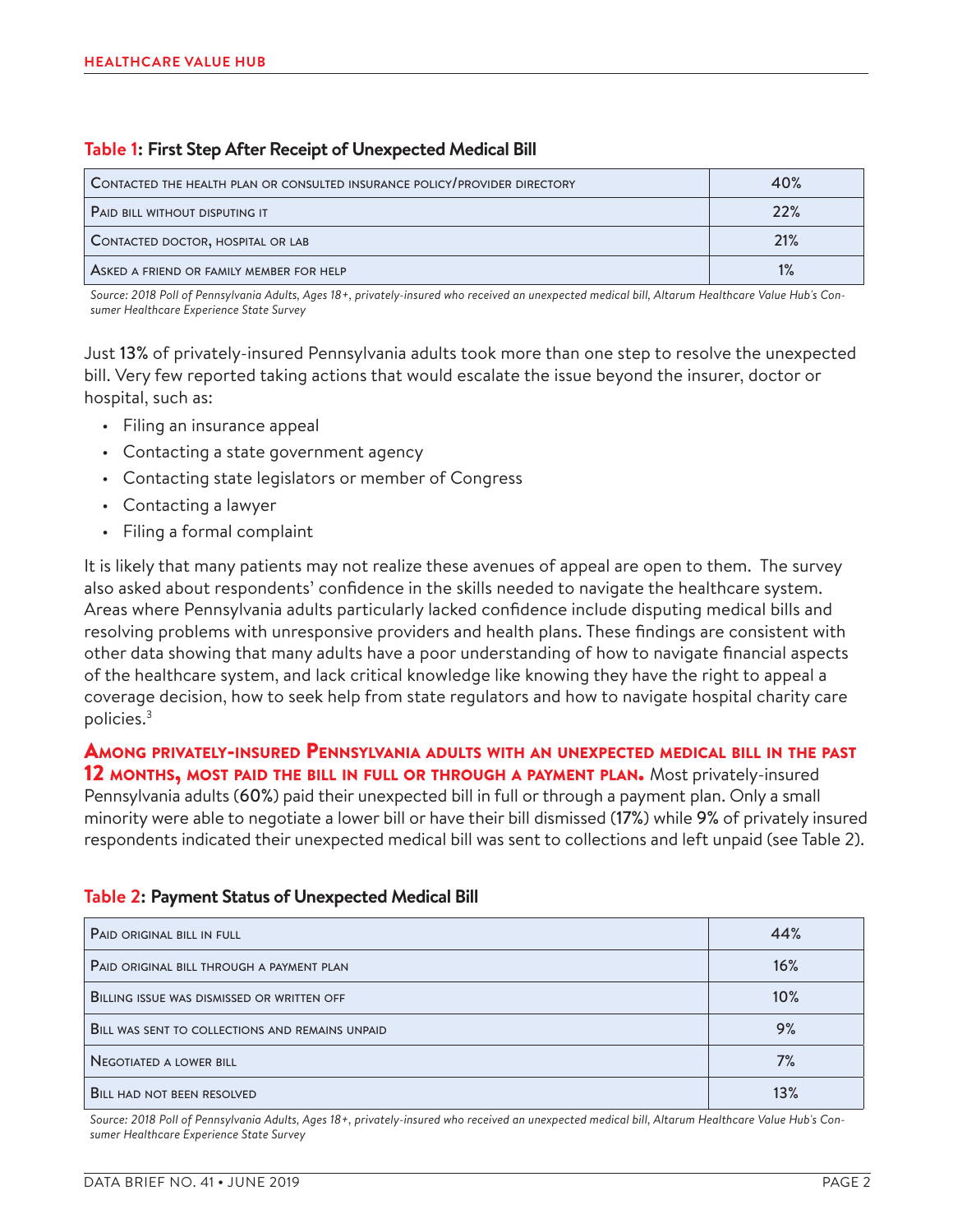#### Only one-quarter of unexpected medical bills were resolved satisfactorily; many remain

**UNRESOLVED.** Among privately-insured Pennsylvania adults who had an unexpected medical bill, just over one-quarter indicated that the issue was resolved to their satisfaction. More than one-third indicated that the issue was not resolved to their satisfaction. For another 25%, the issue had not been resolved (see Table 3).

#### **Table 3: Satisfaction with Resolution of Unexpected Medical Bill**

| <b>ISSUE WAS RESOLVED BUT NOT TO THEIR SATISFACTION</b> | 37% |
|---------------------------------------------------------|-----|
| <b>ISSUE WAS RESOLVED TO THEIR SATISFACTION</b>         | 28% |
| <b>ISSUE IS STILL NOT RESOLVED</b>                      | 25% |

*Source: 2018 Poll of Pennsylvania Adults, Ages 18+, privately insured who received an unexpected medical bill, Altarum Healthcare Value Hub's Consumer Healthcare Experience State Survey. Components do not add to 100% due to some respondents being unsure of bill resolution.*

Satisfied consumers tended to contact a state government agency more often (9%) than dissatisfied consumers (3%) and were more likely to have either negotiated a lower payment or had their bill written off or dismissed. In contrast, consumers dissatisfied with how their medical bill was resolved more often reported paying their bill without disputing it.

## **Discussion**

Privately-insured Pennsylvania adults receive unexpected medical bills at an alarming rate. These bills take many forms, from higher than expected charges, to bills from doctors they didn't expect, to surprise out-of-network bills. Distressingly, more than one-third of these unexpected bills are not resolved to the satisfaction of the recipient and many more remain unresolved.

Data showing that survey respondents "tried to do the right thing," with three-quarters making an initial effort to resolve the unexpected bill by contacting the doctor, hospital or health plan. Very few respondents escalated their concerns to formal appeal channels. This may signal that consumers are unfamiliar with their right of appeal, how to seek help from state regulators or how to navigate hospital charity care policies.4

Pennsylvania residents would benefit significantly from state actions to alleviate these unfair and burdensome medical billing problems, starting with protections that prevent unexpected bills from happening in the first place.

As states address the issue of surprise medical bills related to out-of-network care, they are emphasizing the need to get the consumer out of the middle—strategies such as better consumer notices and prohibiting balance billing by providers in certain circumstances.<sup>5</sup> When balance billing is prohibited, these consumer protections must be accompanied by a mechanism to resolve the out-ofnetwork provider's bill.

Other efforts states are undertaking include simplifying health plan benefit designs<sup>6</sup> and improving the accuracy of provider directories and adequacy of provider networks. In light of poll results showing that few bill recipients take more than one step to resolve their bill, Pennsylvania policymakers may also want to consider creating a dedicated state ombudsman's office to help consumers with their billing problems, such as available in Connecticut and Vermont.7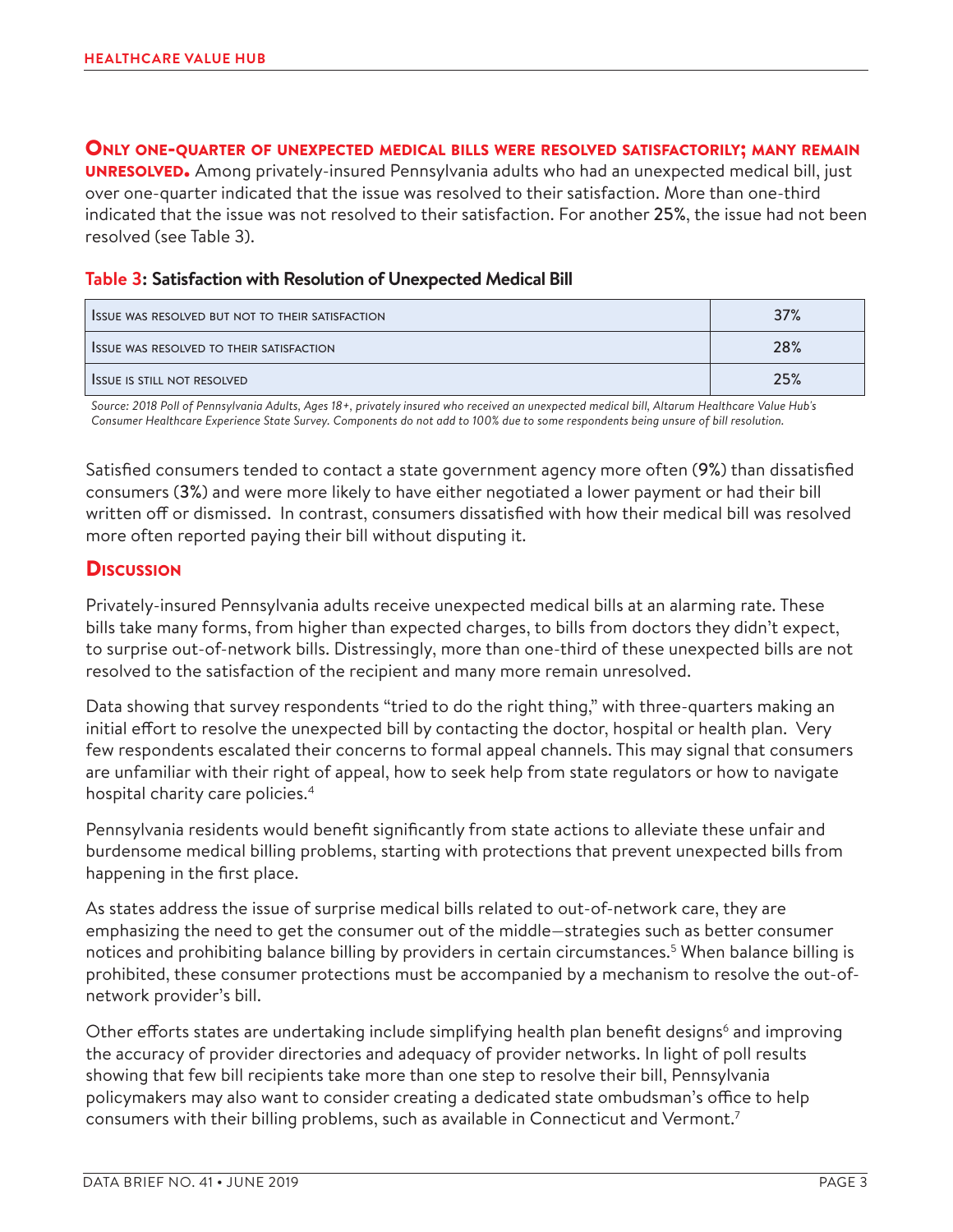## **NOTES**

- 1. Medicaid and Medicare have basic prohibitions against "balance billing."
- 2. A 2018 Consumer Reports survey found that nearly one-third of privately-insured Americans were hit with surprise medical bills. <https://www.consumerreports.org/medical-billing/sick-of-confusing-medical-bills/>In addition, a Kaiser Family Foundation survey finds that among insured, non-elderly adults struggling with medical bill problems, charges from out-of-network providers were a contributing factor about one-third of the time. A study by Yale University found 22% of visits to emergency departments resulted in surprise medical bills.
- 3. A 2014 Kaiser Family Foundation survey found one-third of respondents did not know that if a health plan refuses to pay for a medically recommended service, an insured person has the right to appeal the plan's decision. *https:// www.kff.org/health-reform/poll-finding/assessing-americans-familiarity-with-health-insurance-terms-and-concepts/.* A separate 2015 survey found three-quarters of privately insured adults are unsure if they have the further right to appeal to the state/an independent medical expert if their health plan refuses coverage for medical services they think they need. Few (just 13%) could identify the state agency/department tasked with handling health insurance complaints. *https://consumersunion.org/research/surprise-bills-survey/*
- 4. Ibid.
- 5. Lucia, Kevin, Jack Hoadley, and Ashley Williams, *Balance Billing by Health Care Providers: Assessing Consumer Protections Across States*, CommonwealthFund (June 13, 2017).
- 6. For examples, see Corlette, et. al., *Missed Opportunities: State-Based Marketplaces Fail to Meet Stated Policy Goals of Standardized Benefit Designs*, Urban Institute (July 2016).
- 7. Hunt, Amanda, *The Office of the Healthcare Advocate: Giving Consumers a Seat at the Tabl*e, Healthcare Value Hub, Research Brief No. 25 (May 2018).